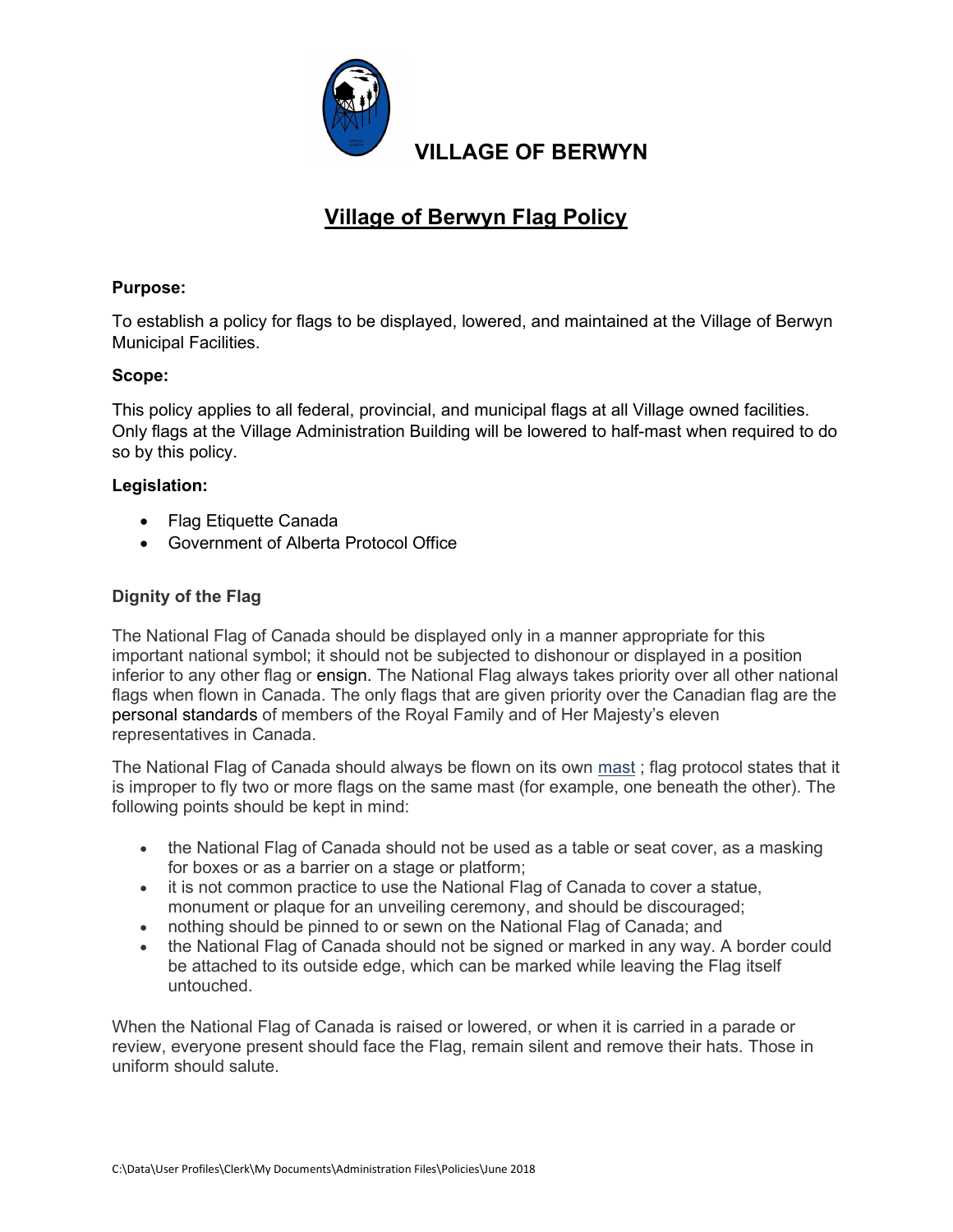

## VILLAGE OF BERWYN

#### Policy:

#### General Guidelines

- 1. All flags, including federal, provincial, and municipal flags are symbols of honour and pride and should be treated with respect.
- 2. Flags must be displayed in good condition, with no holes or tears.
- 3. Village of Berwyn will follow the protocols regarding flag order or precedence as directed by the Government of Canada and the Government of Alberta.
- 4. Village of Berwyn will not fly the flags/banners of community groups, charitable organizations, or any other group.

#### Half-mast guidelines

- 1. The Village of Berwyn recognizes that it is proper etiquette to fly the national flag at halfmast as a sign of mourning. The half-mast is at the directive of:
	- The Prime Minister's Office acting through Canadian Heritage;
	- The Premier's office acting through Alberta Protocol; or
	- The discretion of the Chief Administrative Officer (CAO)
- 2. Flags will be flown at half-mast from the time of notification of death until sunset the day of the funeral or the memorial service for the following individuals:
	- The Sovereign, the Governor General and the Prime Minister
	- Sovereign's Family
	- Former Governor General
	- Former Prime Minister
	- Chief Justice of Canada and Members of the Canadian Ministry
	- Lieutenant Governors
	- Privy Councillors and Senators
	- Members of the House of Commons
	- Accredited Heads of Mission to Canada while in Canada
	- Half-Masting Initiated by a Province or Territory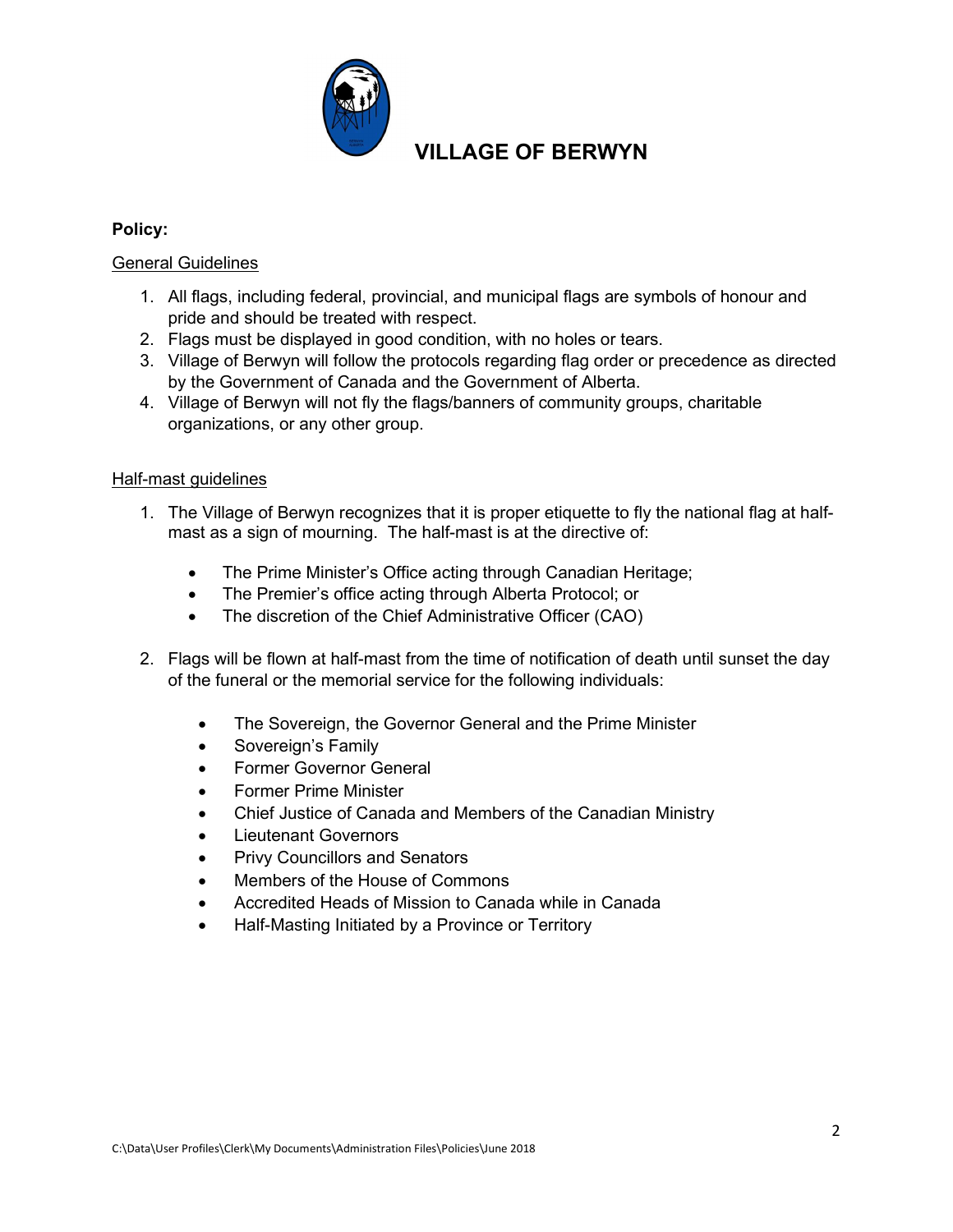

# VILLAGE OF BERWYN

### 3. Special Days

The Flag will be Half-masted on all federal buildings and establishments in Canada, including the Peace Tower, from sunrise to sunset on the following days:

- April 28, Day of Mourning for Persons Killed or Injured in the Workplace (Workers' Mourning Day);
- June 23, National Day of Remembrance for Victims of Terrorism;
- Second Sunday in September, Firefighters' National Memorial Day, unless Halfmasting occurs near the place where a memorial is being observed, then Halfmasting can occur according to the prescribed order of service, until sunset;
- Last Sunday in September, Police and Peace Officers' National Memorial Day, unless Half-masting occurs near the place where a memorial is being observed, then Half-masting can occur according to the prescribed order of service, until sunset;
- November 11, Remembrance Day, unless Half-masting occurs at the National War Memorial or a place where remembrance is being observed, then Half-masting can occur at 11:00 or according to the prescribed order of service, until sunset;
- December 6, National Day of Remembrance and Action on Violence Against Women.

In addition, the Flag will be Half-masted on the Peace Tower:

- from sunrise to sunset on April 9, Vimy Ridge Day; and
- for the duration of the annual Memorial Service on Parliament Hill to remember deceased Parliamentarians.
- 4. Flags may be flown at half-mast at the discretion of the CAO for the following occasions:
	- Half-masting initiated by the province upon notification to the CAO, information dictating the reason, geographical extend and duration will be identified. The discretion to the CAO if the dignity identified is from the local area and/or appropriate for our municipality
	- As a result of a significant event or circumstance. Should such an occasion arise, the CAO will consult with the Municipal Council and Alberta Protocol. A decision will be made as to whether the flag will be flown at half-mast, and if so, the extent and duration.
- 5. In the event of the death of a prominent citizen or Volunteer Firefighter the Village of Berwyn flag at the discretion of CAO and Council may be flown at half-mast.